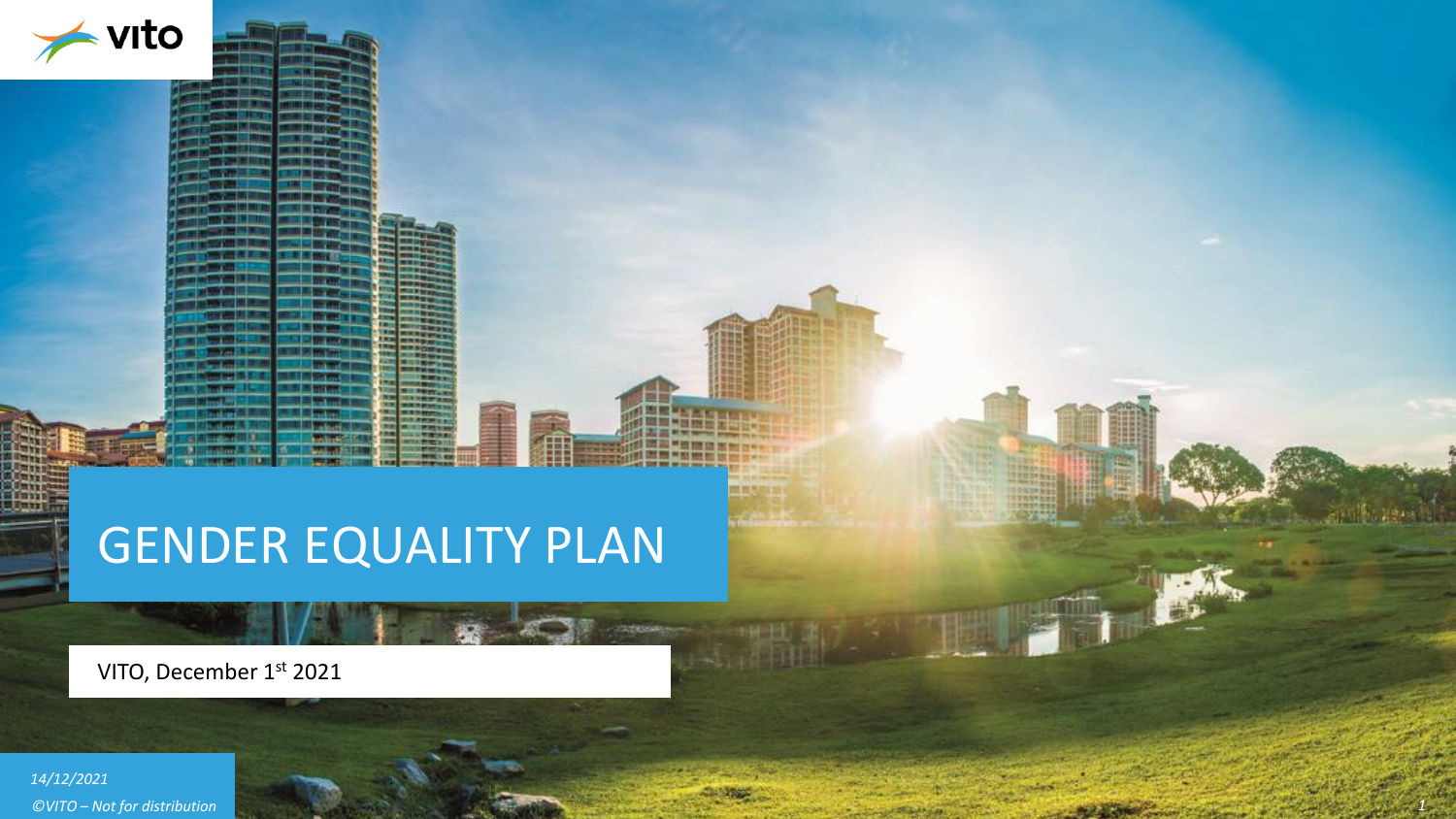

## CONTENT SLIDEDECK

- Diversity & Inclusion >< Gender Equality
- What? GEP requirements
- Working group
- D&I in HR >< Gender in Research
- Next steps
- Action plan

*14/12/2021 ©VITO – Not for distribution 2*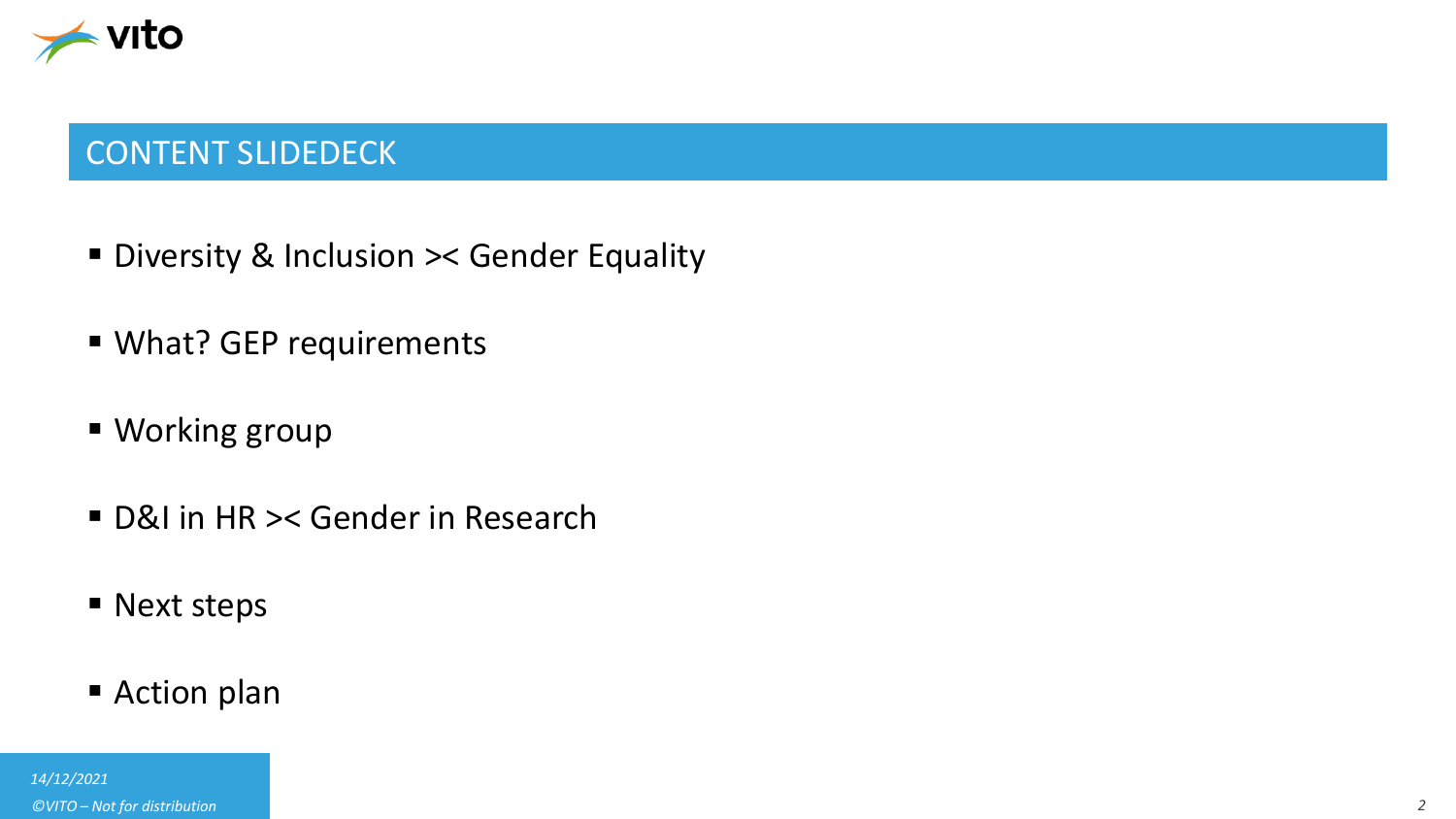

#### DIVERSITY & INCLUSION POLICY – GEP

- Diversity & Inclusion policy foreseen in management agreement & validated by the VITO Board & Executive Committee (2020), published on vito.be
- NEW: explicit Gender Equality Plan as foreseen in compliancy rules Horizon Europe-projects, validated by the VITO Executive Committee (2021), published on vito.be

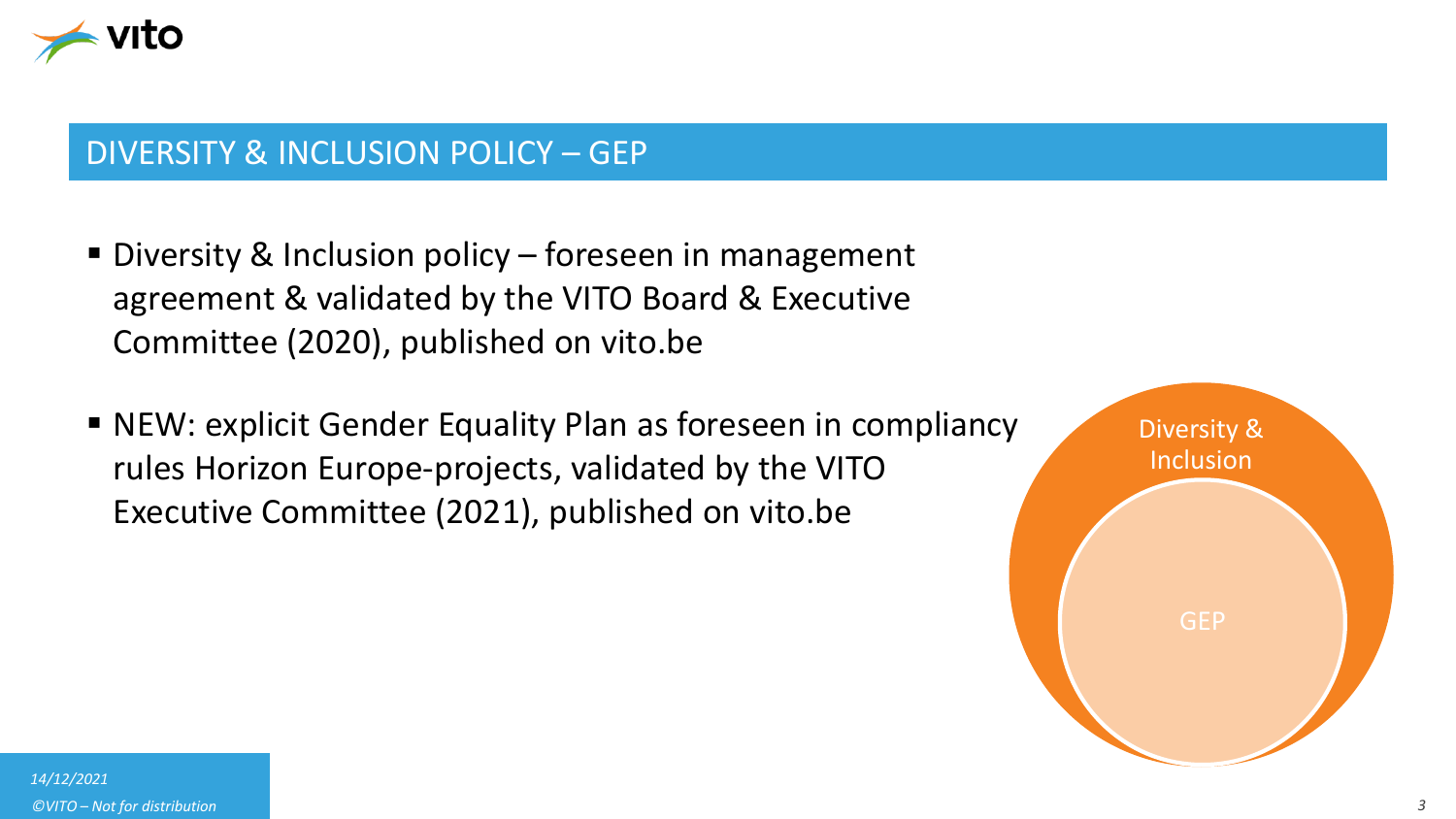

### REQUIREMENTS GEP: HR + RESEARCH

To meet the eligibility criterion, a GEP must fulfil 4 mandatory process-related requirements:

| <b>PUBLICATION</b><br><b>DEDICATED</b><br><b>RESOURCES</b><br>a formal document<br>published on the<br>a commitment<br>institution's website<br>of resources<br>and signed by the top<br>and expertise in<br>gender equality to<br>management.<br>implement the plan. | <b>DATA COLLECTION &amp;</b><br><b>MONITORING</b><br>sex/gender-<br>disaggregated data on<br>personnel (and students,<br>for the establishments<br>concerned) and annual<br>reporting based on<br>indicators. | <b>TRAINING</b><br>awareness-raising/<br>training on gender<br>equality and<br>unconscious gender<br>biases for staff and<br>decision-makers. |  | <b>HR</b><br><b>Related</b><br>Work-life<br>Culture<br>Leadership | Research<br>related<br><b>Gender</b><br>bias/sensitivity in<br>Research(content) |
|-----------------------------------------------------------------------------------------------------------------------------------------------------------------------------------------------------------------------------------------------------------------------|---------------------------------------------------------------------------------------------------------------------------------------------------------------------------------------------------------------|-----------------------------------------------------------------------------------------------------------------------------------------------|--|-------------------------------------------------------------------|----------------------------------------------------------------------------------|
|-----------------------------------------------------------------------------------------------------------------------------------------------------------------------------------------------------------------------------------------------------------------------|---------------------------------------------------------------------------------------------------------------------------------------------------------------------------------------------------------------|-----------------------------------------------------------------------------------------------------------------------------------------------|--|-------------------------------------------------------------------|----------------------------------------------------------------------------------|

In terms of the content, it is recommended that a GEP addresses the following 5 thematic areas, using concrete measures and targets:

- 1. Work-life balance and organisational culture.
- 2. Gender balance in leadership and decision-making.
- 3. Gender equality in recruitment and career progression.
- 4. Integration of the gender dimension into research and teaching content.
- 5. Measures against gender-based violence, including sexual harassment.



Research(content) Gender in projects & research output

# VITO GEP

Careers Recruitment

Year 1: Awareness Year 2: Data Year 3: Knowledge & Inspiration sharing

#### *14/12/2021 ©VITO – Not for distribution 4*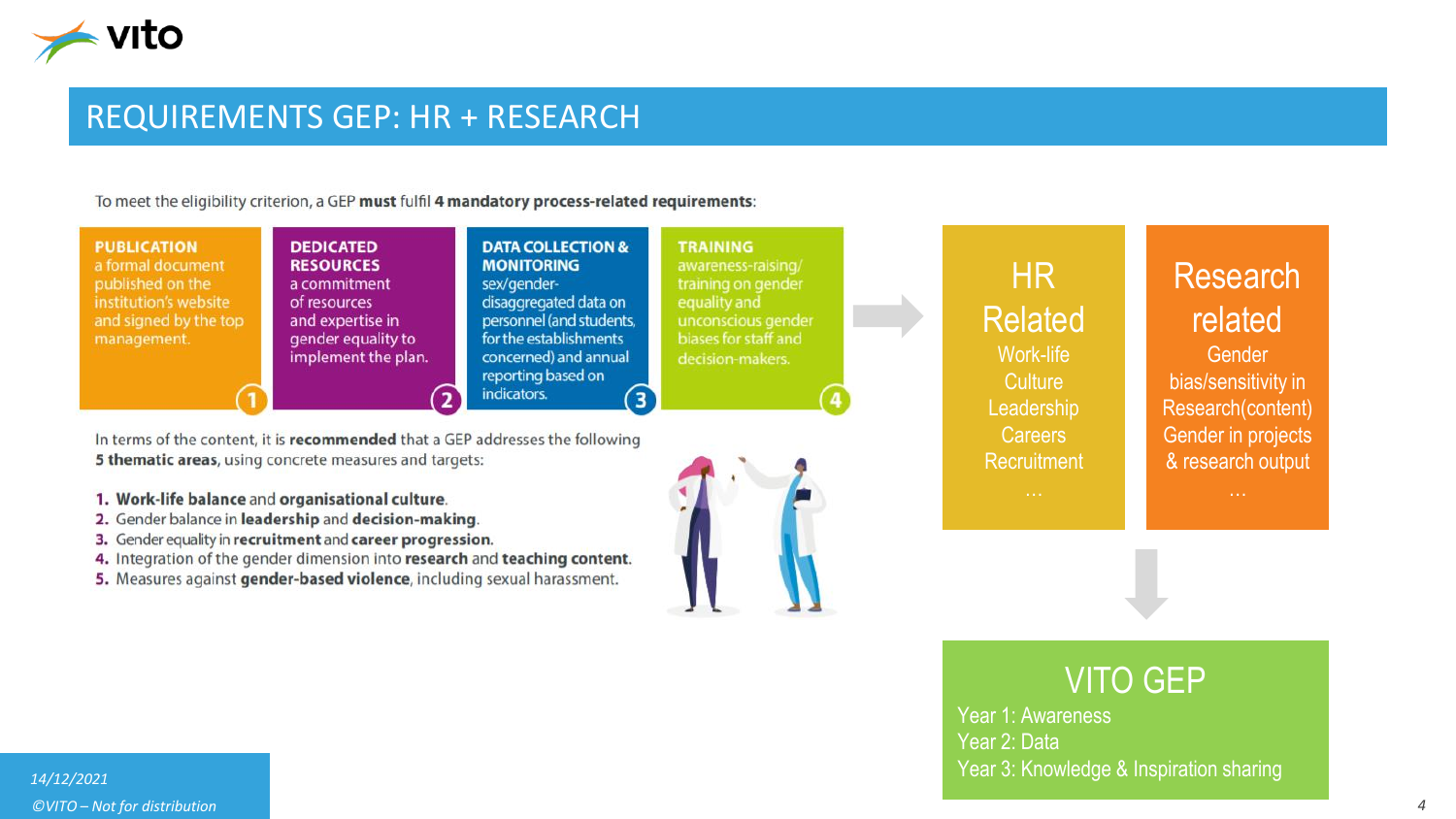

### REQUIREMENT: 'DEDICATED' RESOURCES – INTERNAL WORKING GROUP

■ HR Resources: Elien Bogaerts, HR Business Partner Appointed March '20: Diversity & Inclusion officer Marianne Wens, HR Manager

■ Research Resources: Ina De Vlieger, EU Liaison Officer, Research Office Team Karen Vercammen, Coordinator Scientific Relations + extra 'Researcher/Manager'

Recurrent meetings: semi-annual

Design & follow-up indicators & action plans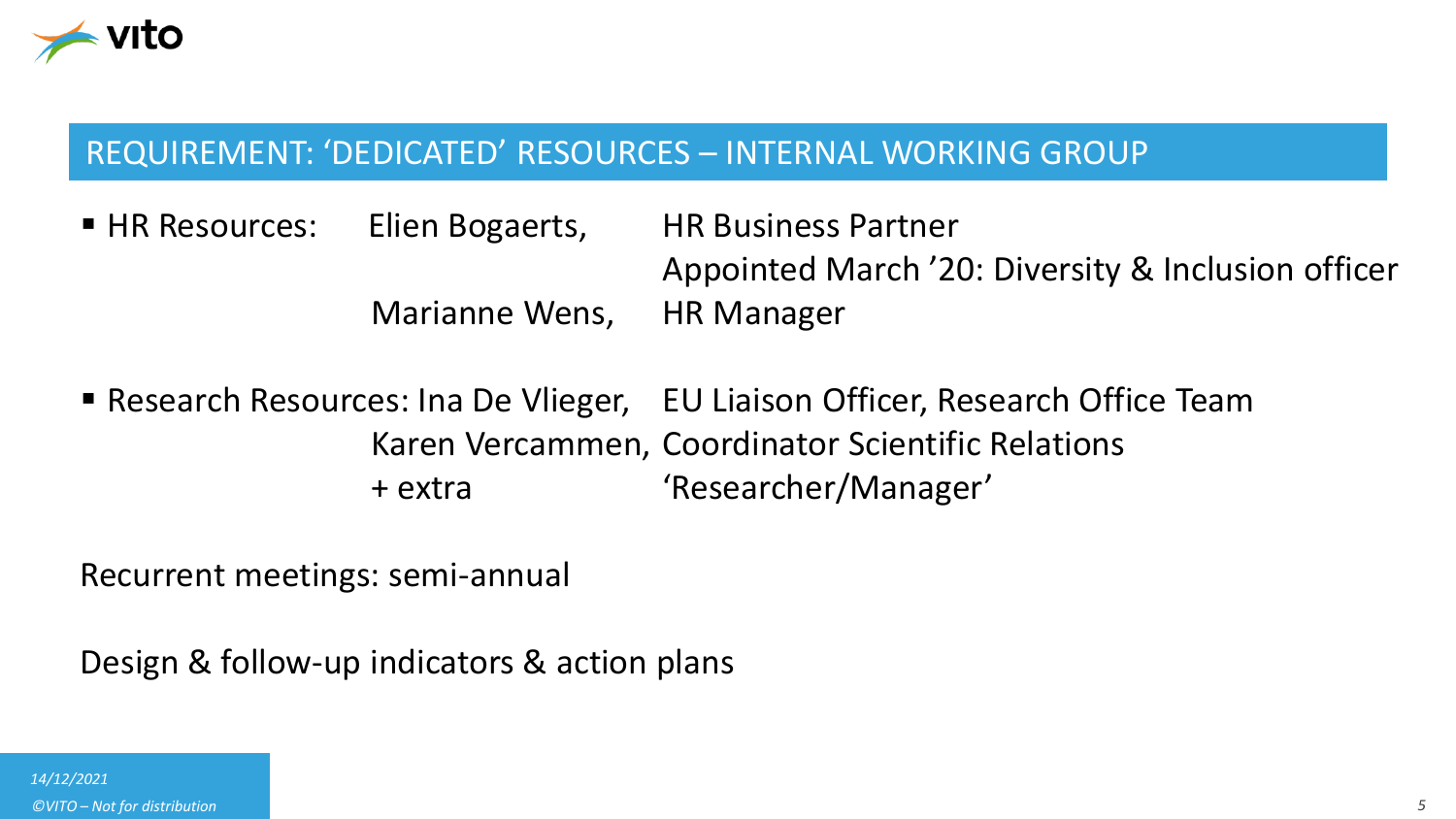

# REQUIREMENT: MEASURES/TARGETS – HR KPI'S

| <b>D&amp;I Topic</b> | <b>KPI</b>                                                     | <b>Target</b>                                                                                            |
|----------------------|----------------------------------------------------------------|----------------------------------------------------------------------------------------------------------|
| Gender               | % F/M/X on total population                                    | status quo % F/X                                                                                         |
|                      | % F/M/X in management positions                                | at least 30% F/X of new positions (further scale up to 50%)                                              |
|                      | % outflow F/M/X (on total outflow)                             | monitoring                                                                                               |
|                      | % F/M/X in mentorrol (on total mentors)                        | equal ratio % F/X mentors als % F/X in total population                                                  |
|                      | participation rate training courses F/M/X                      | evolution similar as evoluation participation rate (payroll population)                                  |
|                      | number F/M/X research leaders                                  | at least 30% F/X of new positions (further scale up to 50%)                                              |
|                      | PhD's VITO $(%$ F/M/X)                                         | Ratio R&D employed                                                                                       |
| International        | number of nationalities                                        | monitoring (action if less than 30)                                                                      |
|                      | % internationals on total population (= payroll + non-payroll) | status quo % internationals                                                                              |
|                      | % international outflow (on total outflow)                     | monitoring (action if less than 30)                                                                      |
|                      | % internationals in mentorrol (on total mentors)               | equal ratio of % international mentors as % internationals in total (payroll)population                  |
|                      | participation rate training courses internationals             | evolution participation rate internationals similar as evolution participation rate (payroll population) |
| Age                  | age distribution: % employees by age group                     | monitoring                                                                                               |
|                      | % inflow per age group (on total inflow)                       | monitoring                                                                                               |
|                      | % outflow per age group (on total outflow)                     | monitoring                                                                                               |
|                      | Payroll & non-payroll % payroll vs non-payroll population      | monitoring                                                                                               |
|                      | % inflow payroll/non-payroll (on total inflow)                 | monitoring                                                                                               |
|                      | % outflow payroll/non-payroll (on total outflow)               | monitoring                                                                                               |
| Other topics         | % F/M/X in decision-making bodies (f.e. DC, COM & OR)          | monitoring - depending on automatisation                                                                 |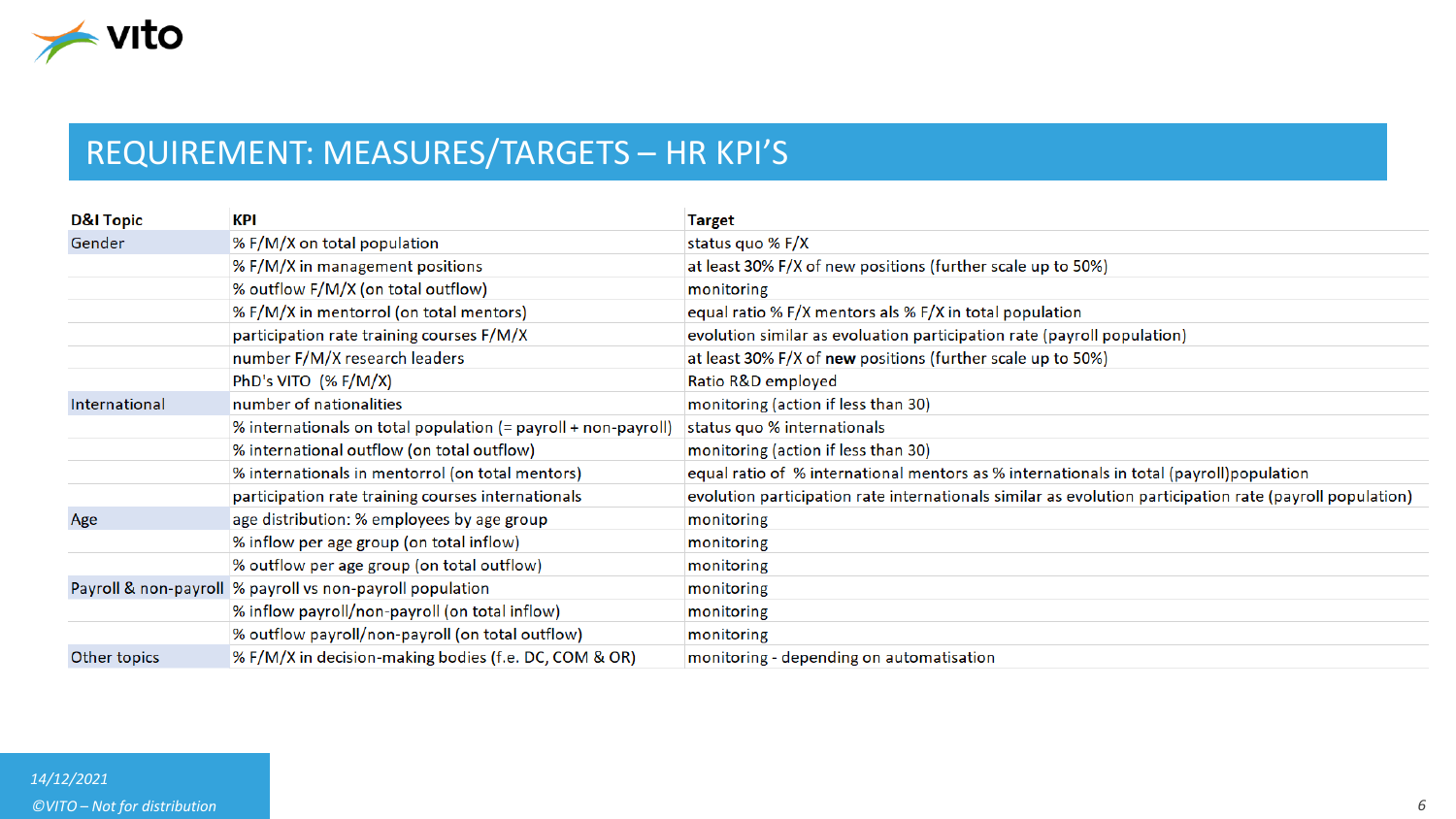

# RECOMMENDATION: MEASURES/TARGETS – RESEARCH KPI'S

| <b>D&amp;I Topic</b> | KPI                                                                                           | <b>Target</b>                         | <b>Publication</b> |
|----------------------|-----------------------------------------------------------------------------------------------|---------------------------------------|--------------------|
| Gender               | Authoring publications (yearly % F/M/X)                                                       | Ratio R&D employed                    | Yes.               |
|                      | First author publication (yearly % F/M/X)                                                     | Ratio R&D employed                    | Yes                |
|                      | Submitting patents (yearly % F/M/X)                                                           | Ratio women R&D employed in hard tech | Yes                |
|                      | VITO ambassador engagement in social media (% F/M/X)                                          | Ratio R&D employed                    | Yes                |
|                      | Project coordinator of new Horizon Europe Projects - number related (% F/I Ratio R&D employed |                                       | No.                |
|                      | Project coordinator of new Horizon Europe Projects - budget related (% F/M Ratio R&D employed |                                       | No.                |
|                      | Project leaders of H2020/HE projects - number related (% F/M/X)                               | Ratio R&D employed                    | No.                |
|                      | Project leaders of H2020/HE projects - budget related (% F/M/X)                               | Ratio R&D employed                    | No.                |
|                      | Project leaders of H2020/HE projects - number related per unit (% F/M/X)                      | Monitoring                            | No.                |
|                      | Project leaders of H2020/HE projects - budget related per unit (% F/M/X)                      | Monitoring                            | No.                |
|                      | Project leaders of SBR projects - number related (% F/M/X)                                    | Ratio R&D employed                    | No.                |
|                      | Project leaders of SBR projects - budget related (% F/M/X)                                    | Ratio R&D employed                    | No                 |
|                      | Project leaders of SBR projects - number related per unit (% F/M/X)                           | Monitoring                            | No.                |
|                      | Project leaders of SBR projects - budget related per unit (% F/M/X)                           | Monitoring                            | No                 |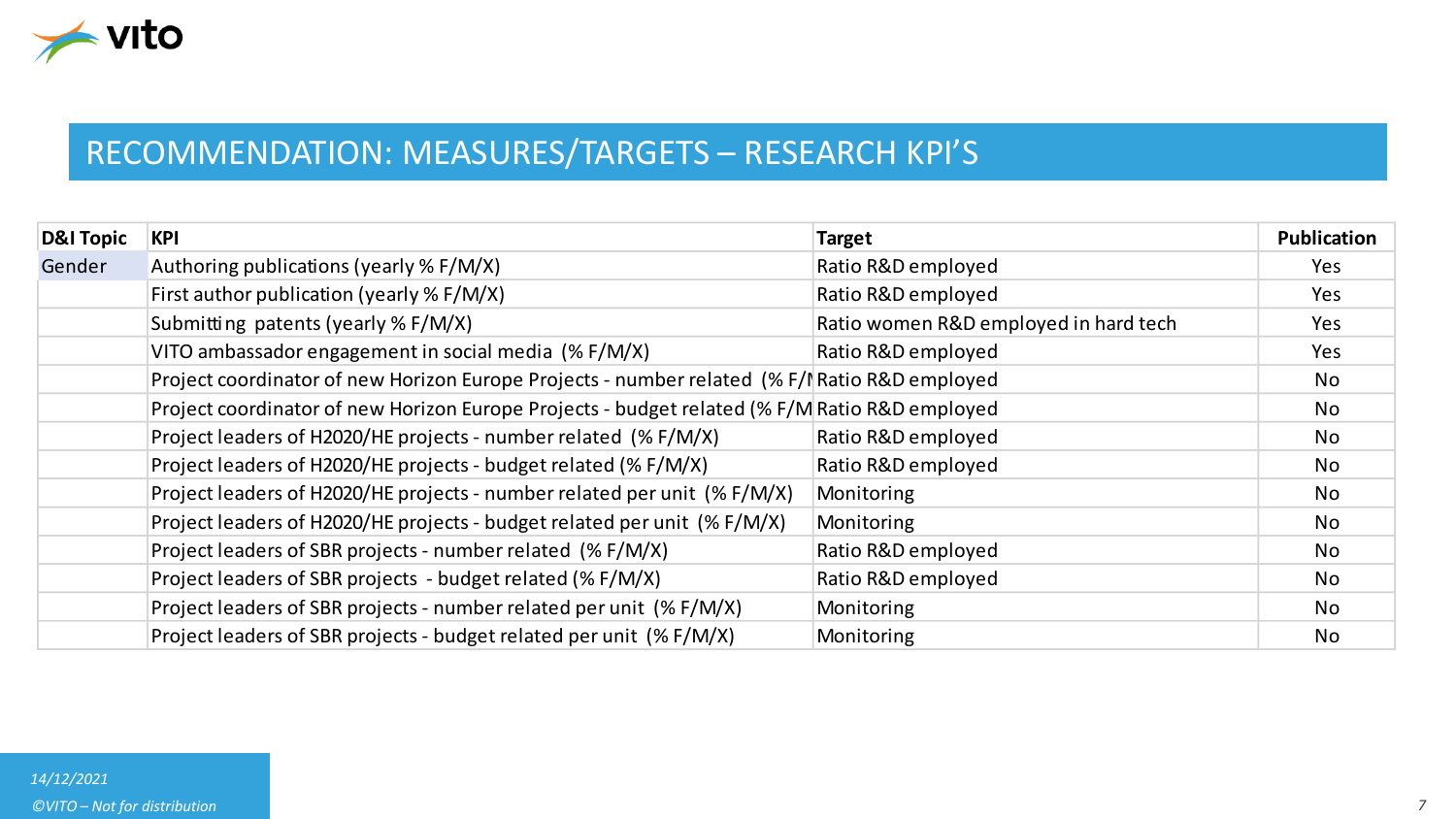

### GEP ACTIONS

- Publication & internal/external communication (Website, Channel V,...), December 2021
- Design action plan '22,...: focus on awareness & monitoring (Develop KPI Dashboard, Training )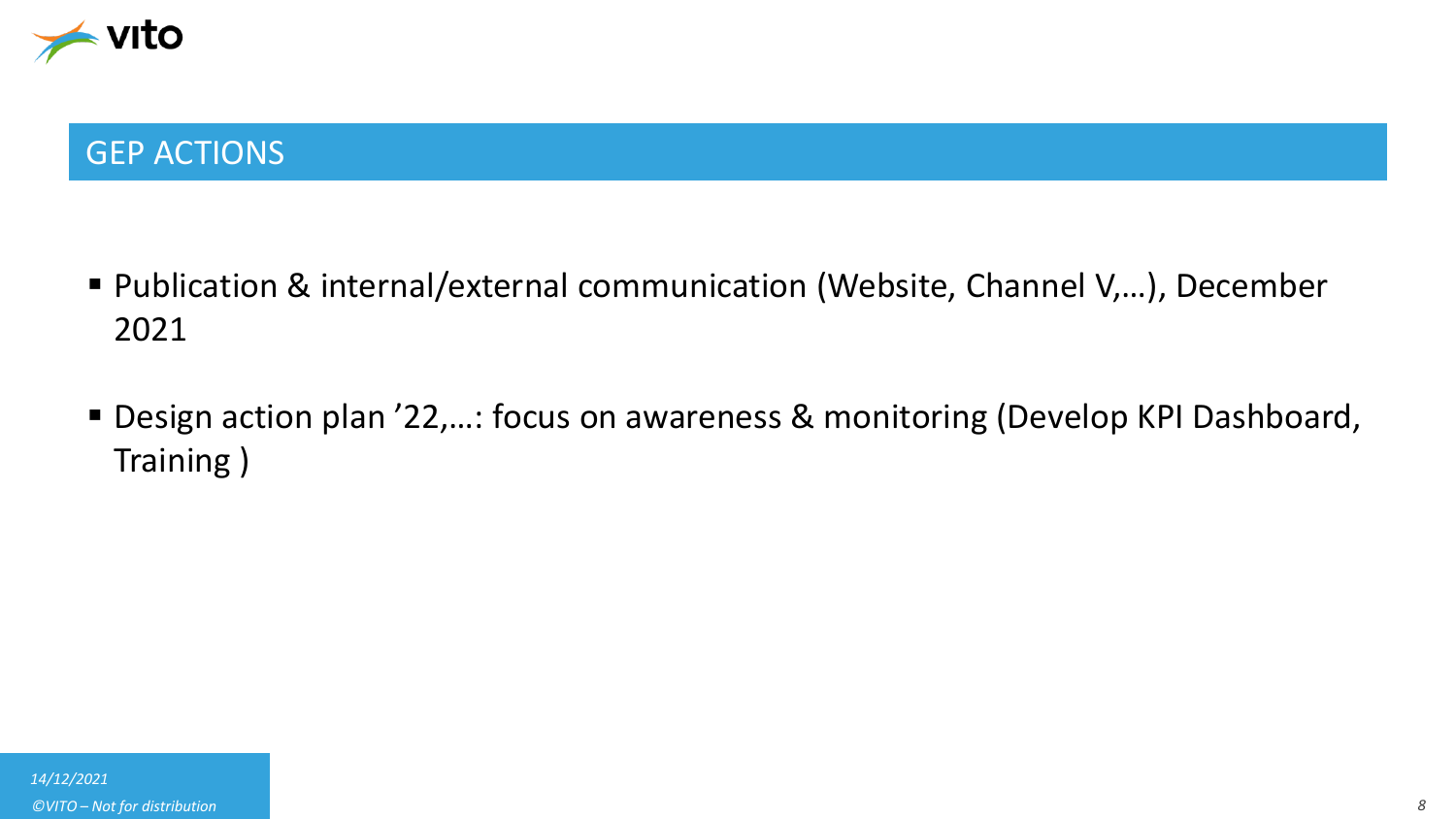

#### ANNEX: DRAFT ACTION PLAN 2022



#### • 2022: AWARENESS • Setting up divers think tank regarding Diversity & Inclusion (D&I) (yearly brainstorm) • Research lady/don award?

- 2023: DATA •Monitor targets & dashboard D&I + reevaluation action plan
- 2024: KNOWLEDGE **CREATION**
- Knowledge sharing e.g. EARTO-network



#### • Different training initiatives regarding awareness: e.g. •Objective recruitment

•Unconscious bias

- Cultural awareness/power of diversity
- Research office: learning network attention for gender topic



#### • Develop D&I dashboard •HR: Q1 2022

- •Gender in research: Q1
- 2023 • HR projects: diversity check
- FIT@VITO: cross-section
- survey results?
- R&D: include gender-topic
- in the project process

#### $\bullet\bullet\bullet$

• Regular communication regarding D&I (e.g. newsletter)

- Announcement GEP & intermediate realizations
- Communication • Special attention for women in science role models
	- Elaborate example cases 'Gender aspects in research'
	- Section 'diversity & inclusion' on Channel V & external website (including job site)

#### Monitoring • D&I dashboard in Qreporting HR (yearly overview) • Automatisation data collection (cfr. integration

- in process) • Monitoring targets + reevaluation action plan
- (yearly)

*14/12/2021*